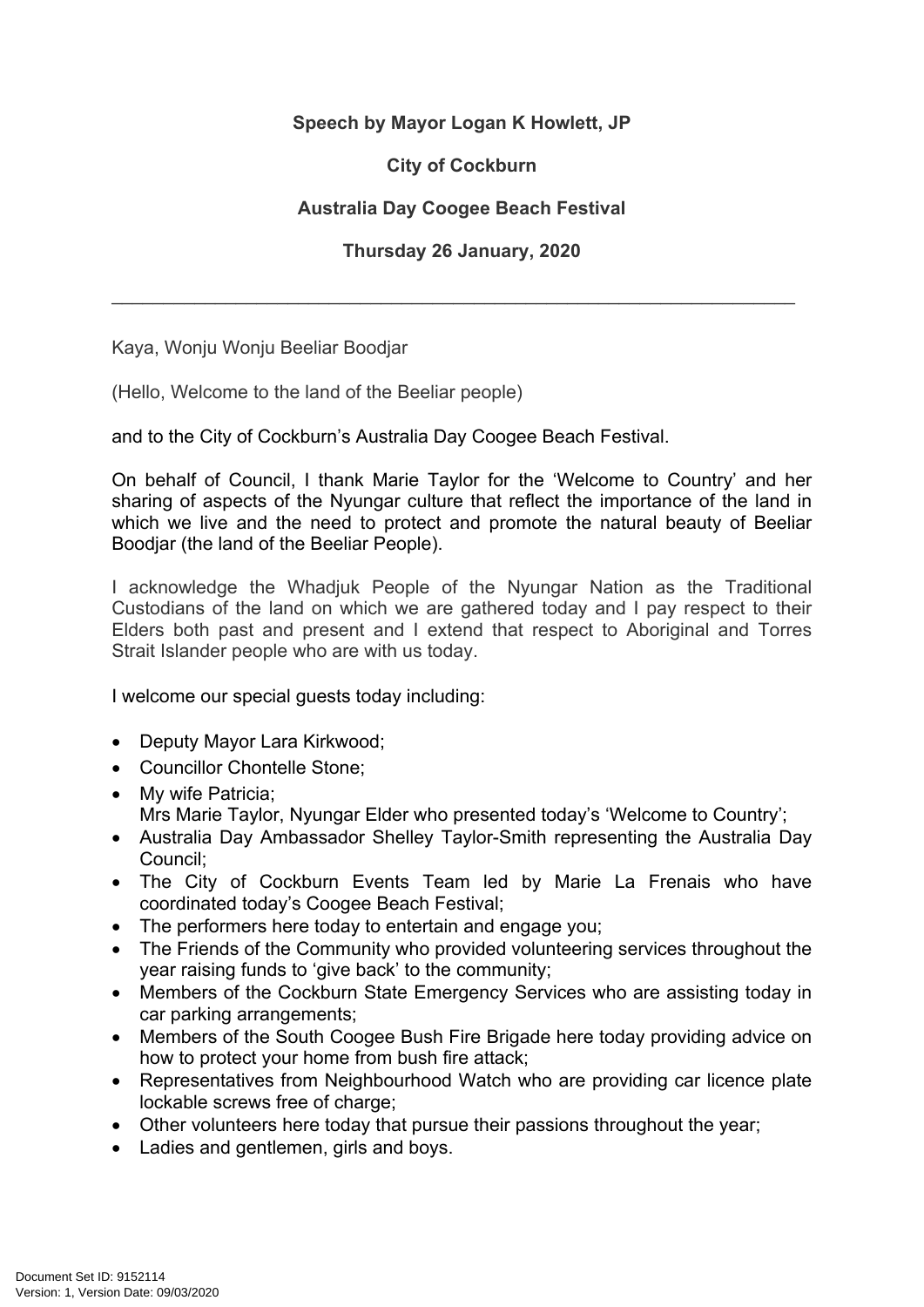The City of Cockburn has had a Reconciliation Action Plan since 2011.

As part of our Reconciliation Action Plan we focus on Respect for the local Nyungar people and for an understanding of the culture and history of the broader Aboriginal and Torres Strait Islander communities.

Today, Australia Day, we acknowledge that some people have mixed feelings about celebrating this day.

January  $26<sup>th</sup>$  has different meanings for people – for some it is a day of celebrating being Australian, for Aboriginal and Torres Strait Islanders it can be a painful reminder of the day that European people arrived on this land and began the process of colonization and the resulting negative impact on their culture, language, family and community.

The National Australia Day Council has stated that our national day can be a time where we 'celebrate and mourn at the same time and we can honour all that is great about Australia and being Australian, remember the sufferings and our shortcomings; and commit to build a more cohesive and inclusive nation'.

The City of Cockburn also commits to this on this day.

I want you to take some time and think about how fortunate we are to be here today celebrating with family and friends in a diverse and multi-cultural community that embraces our Aboriginal and Torres Strait Islander history, heritage and culture and that of those who have come here over time from the four corners of the Earth to make this, the place they call, home.

Today is an ideal time for everyone to join the conversation and reflect on our shared histories, contributions and achievements as a tolerant and progressive society.

During my 47 years as a resident of Cockburn and serving as your Mayor for almost eleven years, I have seen the rapid growth of our City to where it has a population of nearly 120,000 and growing to 170,000 or more in coming years.

We are a progressive community that is taking steps to reconcile our past and to embrace our future for the benefit of all Australians.

We have come a long way, and although there is still much to be done, we have demonstrated an ongoing commitment to moving forward and creating a place that people are proud to call home.

Today I will welcome nearly 135 new citizens to our City who will make their pledge to Australia and its people.

I have the pleasure of welcoming these new citizens into our community and seeing first-hand the pride it brings them to call Australia home and themselves becoming 'Australians' citizens for the first time.